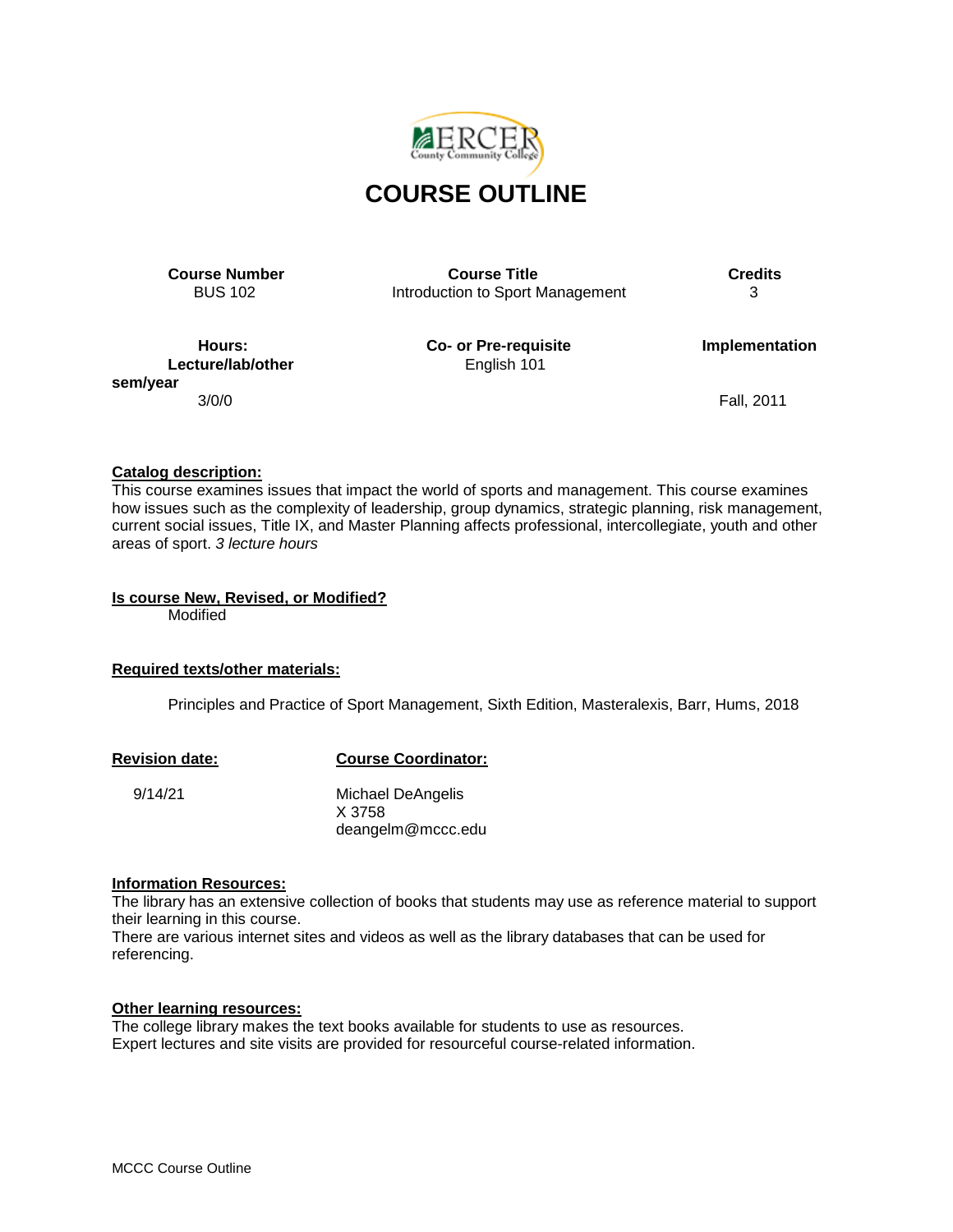### **Course Goals:**

### *The student will be able to:*

1. Understand the history of sport and how it relates to current management issues **(ILG 5,7; PO 3)**

2. Demonstrate strategic thinking and planning that contribute to successful sport organizations **(ILG 11; PO 1, 2)**

3. Analyze risk as it relates to management of sports teams and organizations **(ILG 11; PO 4)**

4. Understand the socio-economic impact of the sports business internationally **(ILG 5,8; PO 3)**

5. Analyze the complex role of sports leadership and group dynamics in teams and organizations **(ILG 5,9; PO 4)**

6. Understand the organizational structure, practices and issues in Youth, High School, Intercollegiate, Professional and International Sport **(ILG 11; PO 4)**

### **Institutional Learning Goals (ILG)**

**Institutional Learning Goal 5. Social Science.** Students will use social science theories and concepts to analyze human behavior and social and political institutions and to act as responsible citizens.

**Institutional Learning Goal 7. History.** Students will understand historical events and movements in World, Western, non-Western or American societies and assess their subsequent significance.

**Institutional Learning Goal 8. Diversity and Global Perspective:** Students will understand the importance of a global perspective and culturally diverse peoples

**Institutional Learning Goal 9. Ethical Reasoning and Action.** Students will understand ethical frameworks, issues, and situations.

**Institutional Learning Goal 11. Critical Thinking:** Students will use critical thinking skills understand, analyze, or apply information or solve problems.

### **Program Outcomes for Business Administration with a Concentration in Sports Management:**

- 1. Demonstrate critical thinking and problem-solving skills;
- 2. Demonstrate knowledge of technology and its use in sports management;
- 3. Demonstrate a concern for the societal issues involved in sports management;
- 4. Demonstrate knowledge of management, legal issues, and sports marketing.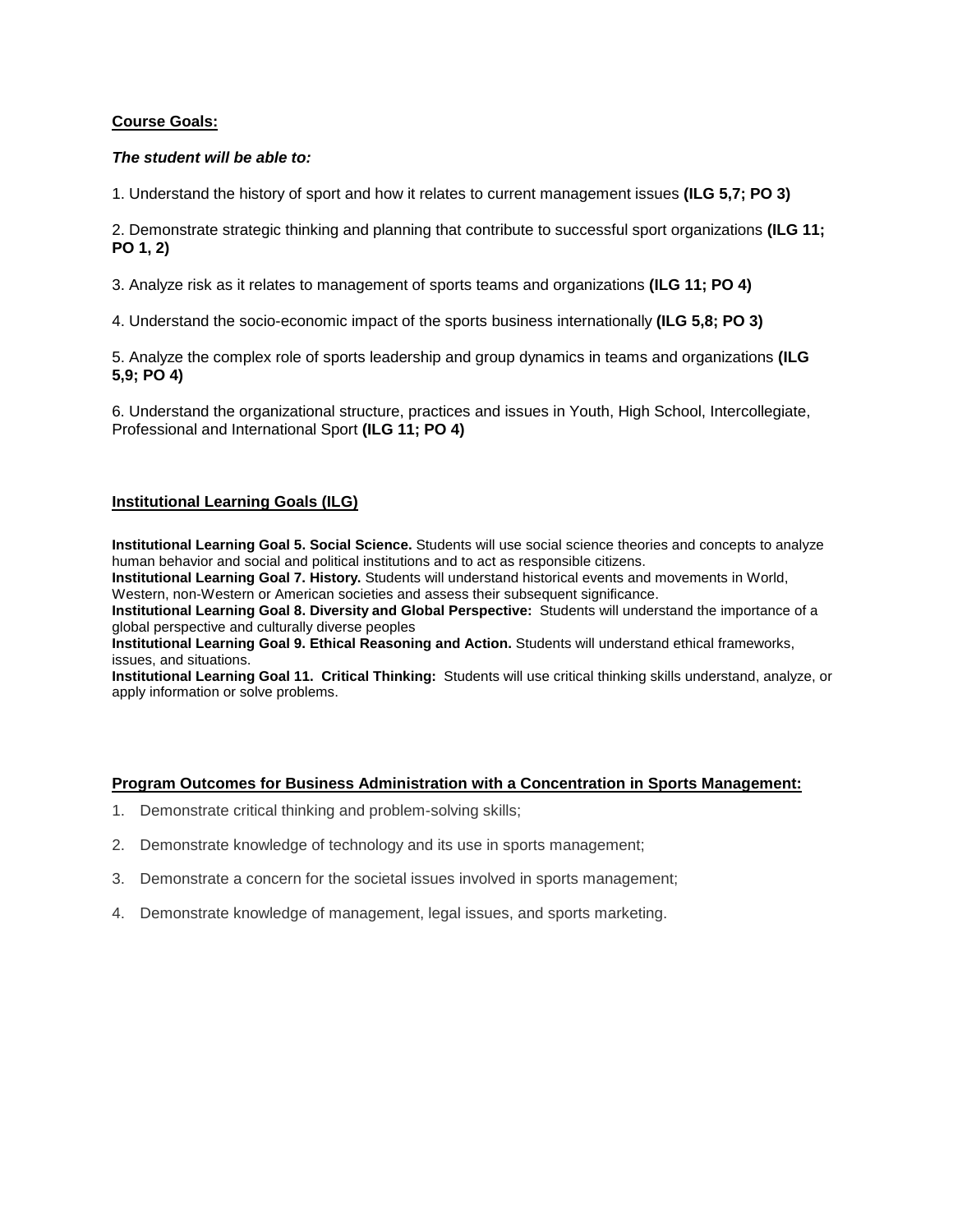## Unit I **Complex role of management, leadership and group dynamics (CG 2,5) Learning Objectives**

## *The Student will be able to…*

- Demonstrate knowledge of administrative theory
- Demonstrate knowledge of effective leadership
- Demonstrate knowledge of developing effective work teams and problem solving
- Demonstrate knowledge of the factors that contribute to a successful organization

# Unit II **Strategic Planning (CG 2)**

# **Learning Objectives**

# *The Student will be able to…*

- Demonstrate knowledge of developing strategic thinking and assessments
- Understand the process of developing objectives and action plans
- Demonstrate knowledge of developing a business plan

# Unit III: **Risk Management (CG 3)**

## **Learning Objectives**

## *The Student will be able to…*

- Demonstrate knowledge of the managing risk related to current sport issues
- Understand the process of risk assessment

# Unit IV: **Title IX (CG 1,4,6)**

# **Learning Objectives**

## *The Student will be able to…*

- Demonstrate knowledge of Title IX compliance for institutions
- Understand the socio-economic impact of Title IX

### Unit V: **Master Planning and Development of Facilities (CG 2,3) Learning Objectives**

## *The Student will be able to…*

- Understand the process of Facility Master Planning
- Demonstrate knowledge of indoor and outdoor facility construction
- Demonstrate knowledge of facility and event management

# Unit VI: **The Business of Sports (CG 4)**

## **Learning Objectives**

# *The Student will be able to…*

- Demonstrate the knowledge of budget development and management
- Understand current issues in sport that affect program growth and development
- Understand the structure of sport associations related to competitive and financial issues